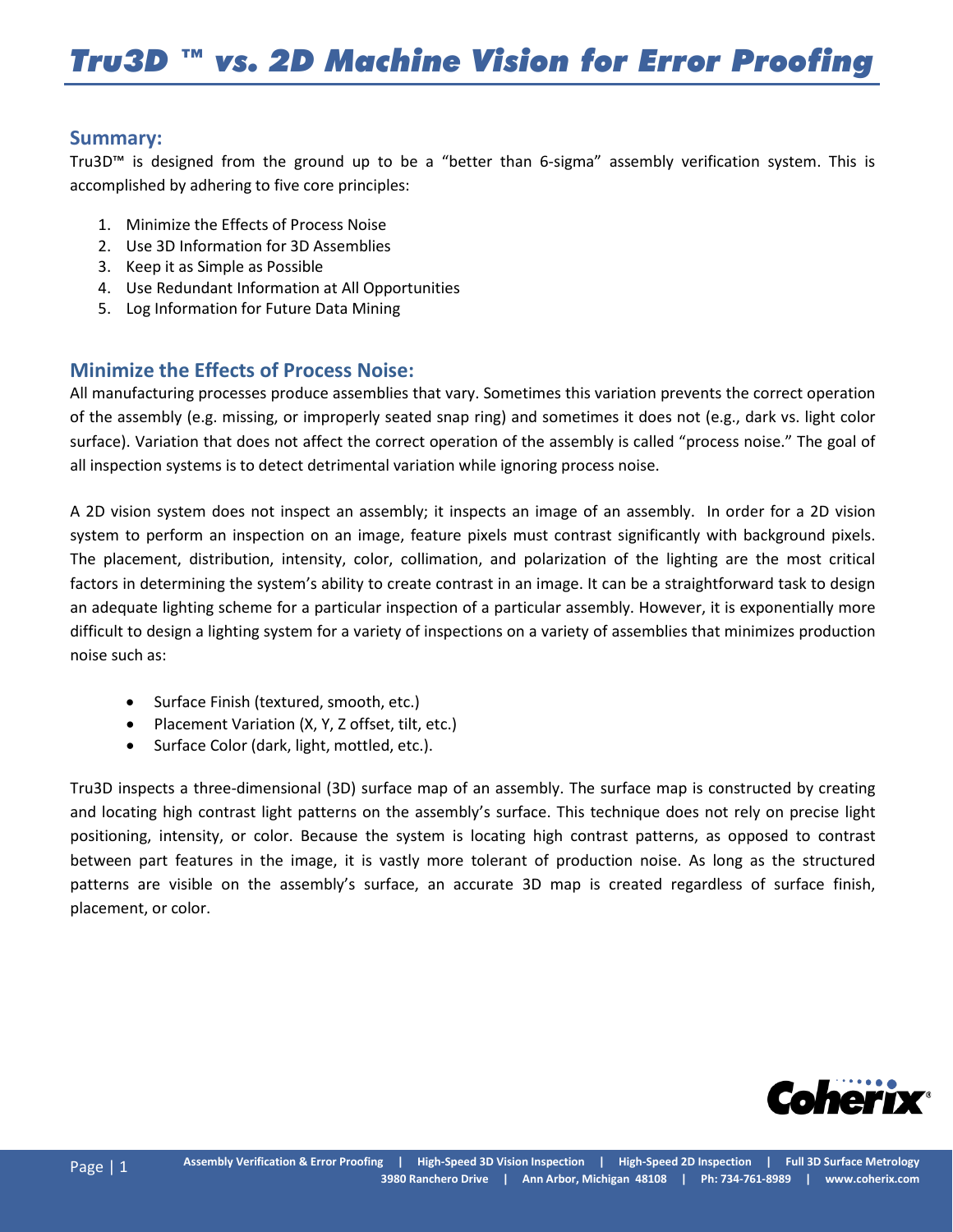#### **Use 3D Information for 3D Parts:**

Assemblies are inherently 3D objects, and many inspections on these objects are best accomplished using 3D data. When a 2D vision system inspects a 2D image of a 3D assembly, it can only infer height information. As an example, a 2D system cannot tell if it is looking at an actual assembly or a photograph of an assembly. While this is not an issue for inspections such as printed label inspection, it makes 2D inspections (e.g. is a part bent toward or away from the camera) unreliable or impossible. 2D systems are also limited in that they can only extract data from parts of the image where there is contrast between pixels. If a 2D system was deployed to detect the presence/absence of a dark washer on dark assembly, the best it could do would be to look for the edge of the washer. This would likely be a low reliability inspection because the contrast of any edge would be poor, and only a handful of pixels in the image could be used to infer the presence of the washer.



Tru3D creates a 3D map of the part surface. The system uses this map to perform reliable in-plane and out-ofplane inspections. Since the precise (X, Y, Z) coordinate of each point in the surface map is known, decisions are made using tens of thousands of data points. In the example of detecting a dark washer on a dark background, each surface pixel of the washer would be used to detect its presence as opposed to just a few points along its edge. This is the difference between a marginal inspection and one that is exceptionally robust.



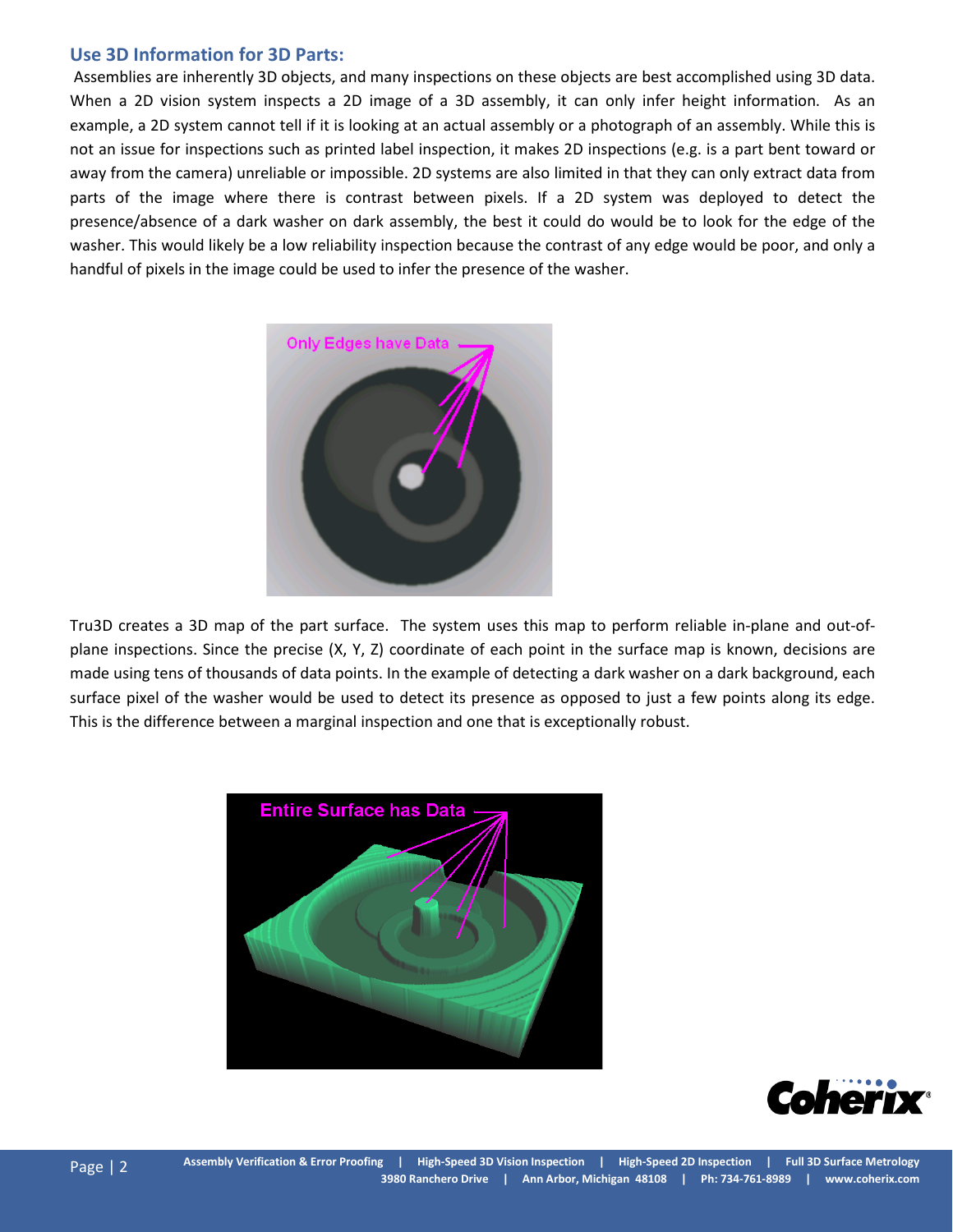#### **Keep it as Simple as Possible:**

Even the most capable inspection system in the world is not useful if it is too complicated to setup, operate, or maintain. All inspection systems need a certain amount of configuration information to operate. While some of this information must be externally specified (e.g., desired inspections, and pass/fail tolerances), an inspection system should internalize as many of the "non-intuitive" parameters as possible.

2D vision systems rely on a precise spatial relationship between a part, lighting and a camera to create an image that can be inspected. These systems can be difficult to setup and maintain because even small variations in the location of any of these components with respect to each other can result in an unreliable inspection.

Typical 2D vision systems also require that an operator specify information such as light levels, camera exposure and various image processing parameters (thresholds, filter sizes, regions of interest, etc.). This imposes a level of technical sophistication on an operator that may not be realistic. If these parameters are not set up properly, the system will not perform optimally.

The Tru3D sensor head is a monolithic unit so there are no components to misalign during setup. As long as the sensor head is positioned at its nominal standoff, and is pointing at the part, it will inspect parts reliably.

Tru3D also implements a straightforward touch screen interface that provides a complete, but minimal, set of options. The system uses as much a priori knowledge about the part(s) and inspection(s) as possible to minimize the number of parameters an operator must specify. The operator also interacts with a 3D model in real-world measurement units which is more intuitive than working with a 2D image in pixels.

## **Redundancy is Good:**

Decisions made on a single piece of data are particularly susceptible to error. When multiple or redundant pieces of data are collected, it is possible to mitigate the overall error by "voting" and/or averaging data. To maximize reliability, an inspection system should use as much information as it can collect and process without impacting the throughput of the process.

A typical 2D vision system will acquire one image and inspect it with predefined image processing parameters to make a decision about the goodness of a part. This is the fastest and most straightforward way to perform an inspection, but it also minimizes the amount of information collected and processed. Oftentimes, it is not possible to make a 6-sigma level decision using this minimal amount of data.

The Tru3D system collects and processes as much information as required to perform an inspection(s) reliably. During a single inspection, it may vary the number and brightness of the samples, and the processing parameters. Typically, a surface map is constructed using dozens of full resolution samples acquired over a period of several seconds. This level of redundant data collection and processing ensures that the inspection(s) are performed as reliably as possible.